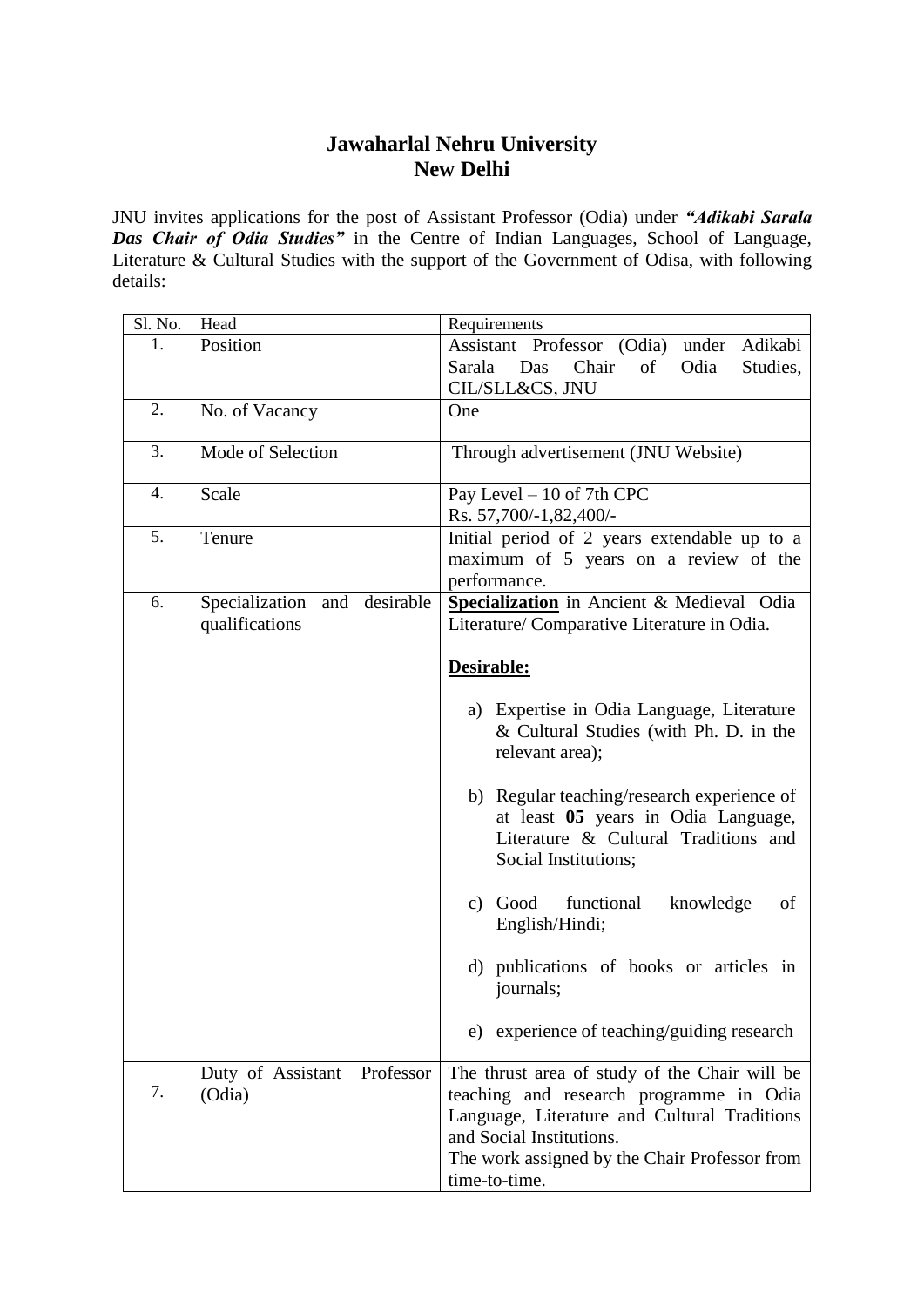## **Essential Qualifications:**

Assistant Professor: Pay Level – 10 of 7th CPC Rs. 57,700/-1,82,400/-

- (i) A Master's degree with 55% marks (or an equivalent grade in a point-scale wherever the grading system is followed) in a concerned/ relevant/ allied subject from an Indian University, or an equivalent degree from an accredited foreign university.
- (ii) Besides fulfilling the above qualifications, the candidate must have cleared the National Eligibility Test (NET) conducted by the UGC or the CSIR, or a similar test accredited by the UGC, like SLET/SET or who are or have been awarded a Ph. D. Degree in accordance with the University Grants Commission (Minimum Standards and Procedure for Award of M.Phil./Ph.D. Degree) Regulations, 2009 or 2016 and their amendments from time to time, as the case may, be exempted from NET/SLET/SET:

Provided, the candidates registered for the Ph.D. programme prior to July 11, 2009, shall be governed by the provisions of the then existing Ordinances/Bye-laws/Regulations of the Institution awarding the degree and such Ph.D. candidates shall be exempted from the requirement of NET/SLET/SET for recruitment and appointment of Assistant Professor or equivalent positions in Universities/Colleges/Institutions subject to the fulfilment of the following conditions:-

- a) The Ph.D. degree of the candidate has been awarded in a regular mode;
- b) The Ph.D. thesis has been evaluated by at least two external examiners;
- c) An open Ph.D. viva voce of the candidate has been conducted;
- d) The Candidate has published two research papers from his/her Ph.D. work, out of which at least one is in a refereed journal;
- e) The candidate has presented at least two papers based on his/her Ph.D work in conferences/seminars sponsored/funded/supported by the UGC / ICSSR/ CSIR or any similar agency.
- The fulfilment of these conditions is to be certified by the Registrar or the Dean (Academic Affairs) of the University concerned.
- Note: NET/SLET/SET shall also not be required for such Masters Programmes in disciplines for which NET/SLET/SET is not conducted by the UGC, CSIR or similar test accredited by the UGC, like SLET/SET.

## OR

The Ph.D. degree has been obtained from a foreign university/institution with a ranking among top 500 in the World University Ranking (at any time) by any one of the following: (i) Quacquarelli Symonds (QS) (ii) the Times Higher Education (THE) or (iii) the Academic Ranking of World Universities (ARWU) of the Shanghai Jiao Tong University (Shanghai).